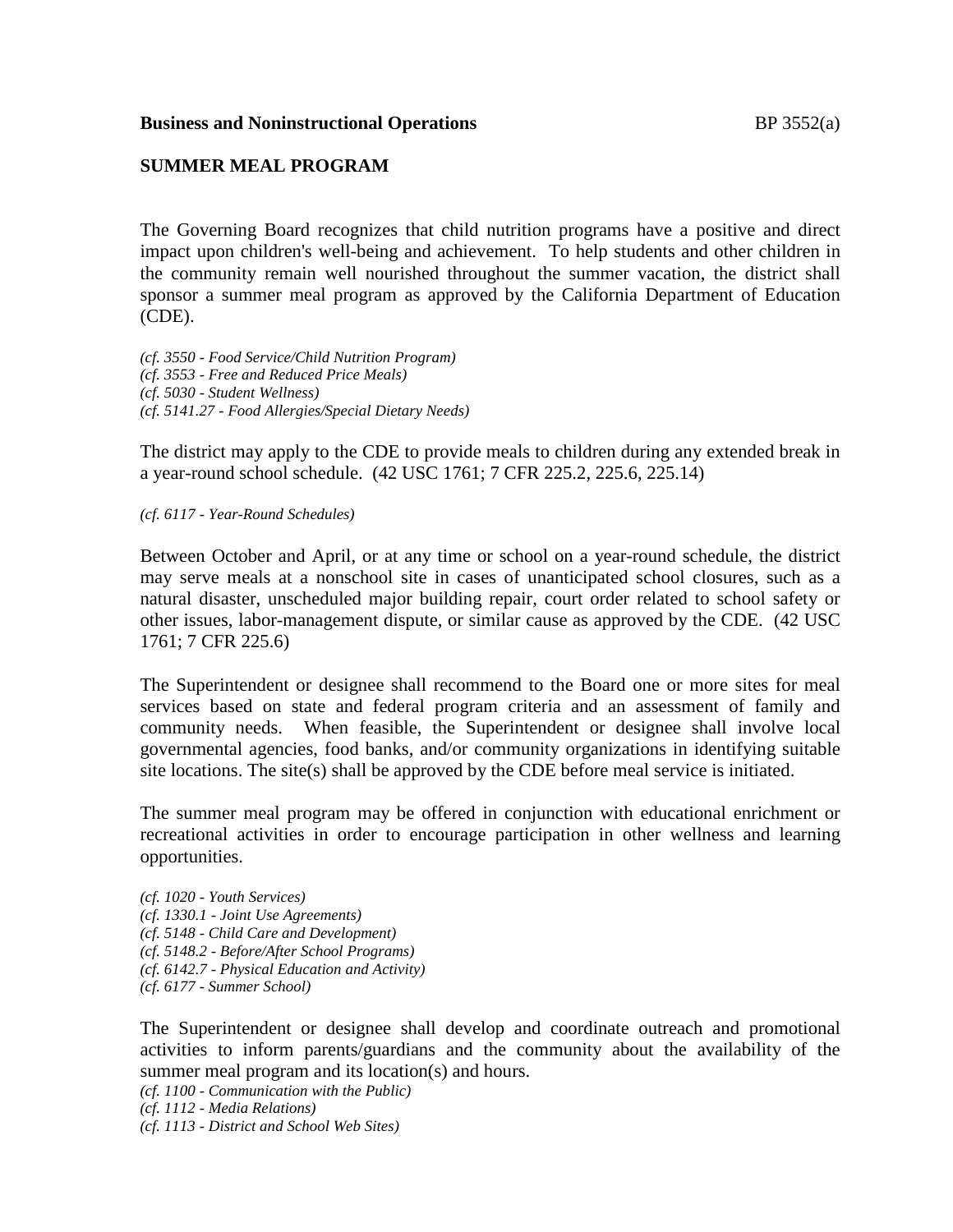The Superintendent or designee shall maintain accurate records of all meals served and shall ensure the timely submission of reimbursement claims in accordance with state procedures.

#### *(cf. 3551 - Food Service Operations/Cafeteria Fund)*

The Superintendent or designee shall regularly report to the Board regarding program implementation, number of participants at each site, feedback from participating children and their parents/guardians regarding menus and service, and program costs. As needed, the Board shall direct the Superintendent or designee to identify program modifications to increase program quality or children's access to meal services.

*(cf. 0500 - Accountability) (cf. 3555 - Nutrition Program Compliance)*

*Legal References:*

*EDUCATION CODE 49430-49434 Pupil Nutrition, Health, and Achievement Act of 2001 49490-49494 School breakfast and lunch programs 49500-49505 School meals 49510-49520 Nutrition 49530-49536 Child Nutrition Act 49547-49548.3 Comprehensive nutrition services 49550-49562 Meals for needy students 49570 National School Lunch Act CODE OF REGULATIONS, TITLE 5 15510 Mandatory meals for needy students 15550-15565 School lunch and breakfast programs UNITED STATES CODE, TITLE 42 1751-1769i School lunch programs, including: 1758b Local wellness policy 1761 Summer Food Service Program and Seamless Summer Feeding Option 1771-1792 Child nutrition, especially: 1773 School breakfast program CODE OF FEDERAL REGULATIONS, TITLE 7 210.1-210.31 National School Lunch Program 220.1-220.22 National School Breakfast Program 225.1-225.20 Summer Food Service Program*

*Management Resources: (see next page)*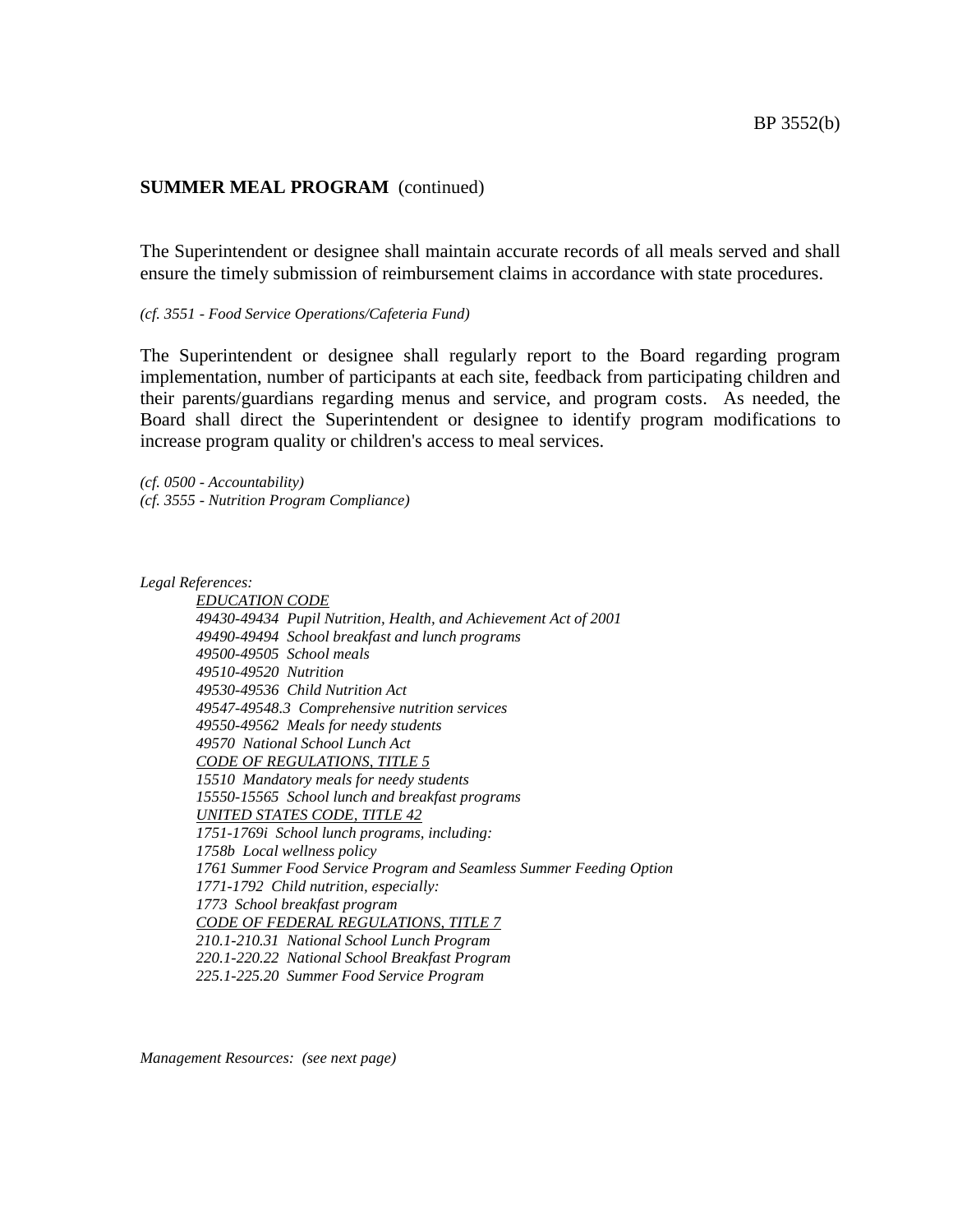#### *Management Resources:*

*CSBA PUBLICATIONS*

*Providing Access to Nutritious Meals During Summer, Policy Brief, June 2010 Monitoring for Success: Student Wellness Policy Implementation Monitoring Report and Guide, 2007 Student Wellness: A Healthy Food and Physical Activity Policy Resource Guide, rev. April 2006 CALIFORNIA DEPARTMENT OF EDUCATION MANAGEMENT BULLETINS*

*USDA-SFSP-06-2008 Summer Food Service Program Outreach Requirement Clarification, October 2008*

*U.S. DEPARTMENT OF AGRICULTURE PUBLICATIONS*

*The Summer Food Service Program: Food That's In When School is Out, 2010, Nutrition Guidance for Sponsors, rev. March 2010*

*The Summer Food Service Program: Food That's In When School is Out, 2010 Site Supervisor's Guide, rev. January 2010*

*The Summer Food Service Program: Food That's In When School is Out, 2010 Monitor's Guide, rev. January 2010*

*U.S. DEPARTMENT OF AGRICULTURE PUBLICATIONS (continued)*

*The Summer Food Service Program: Food That's In When School is Out, 2010 Administrative Guidance for Sponsors, rev. December 2009*

*National School Lunch Program's Seamless Summer Option Questions and Answers, 2009 WEB SITES*

*CSBA: http://www.csba.org*

*California Center for Research on Women and Families, Summer Meal Program Coalition: http://www.ccrwf.org*

*California Department of Education, Nutrition: http://www.cde.ca.gov/ls/nu California Food Policy Advocates: http://www.cfpa.net*

*California School Nutrition Association: http://www.calsna.org*

*Child Nutrition Information and Payment System: https://www.cnips.ca.gov*

*U.S. Department of Agriculture, Food and Nutrition Service: http://www.fns.usda.gov*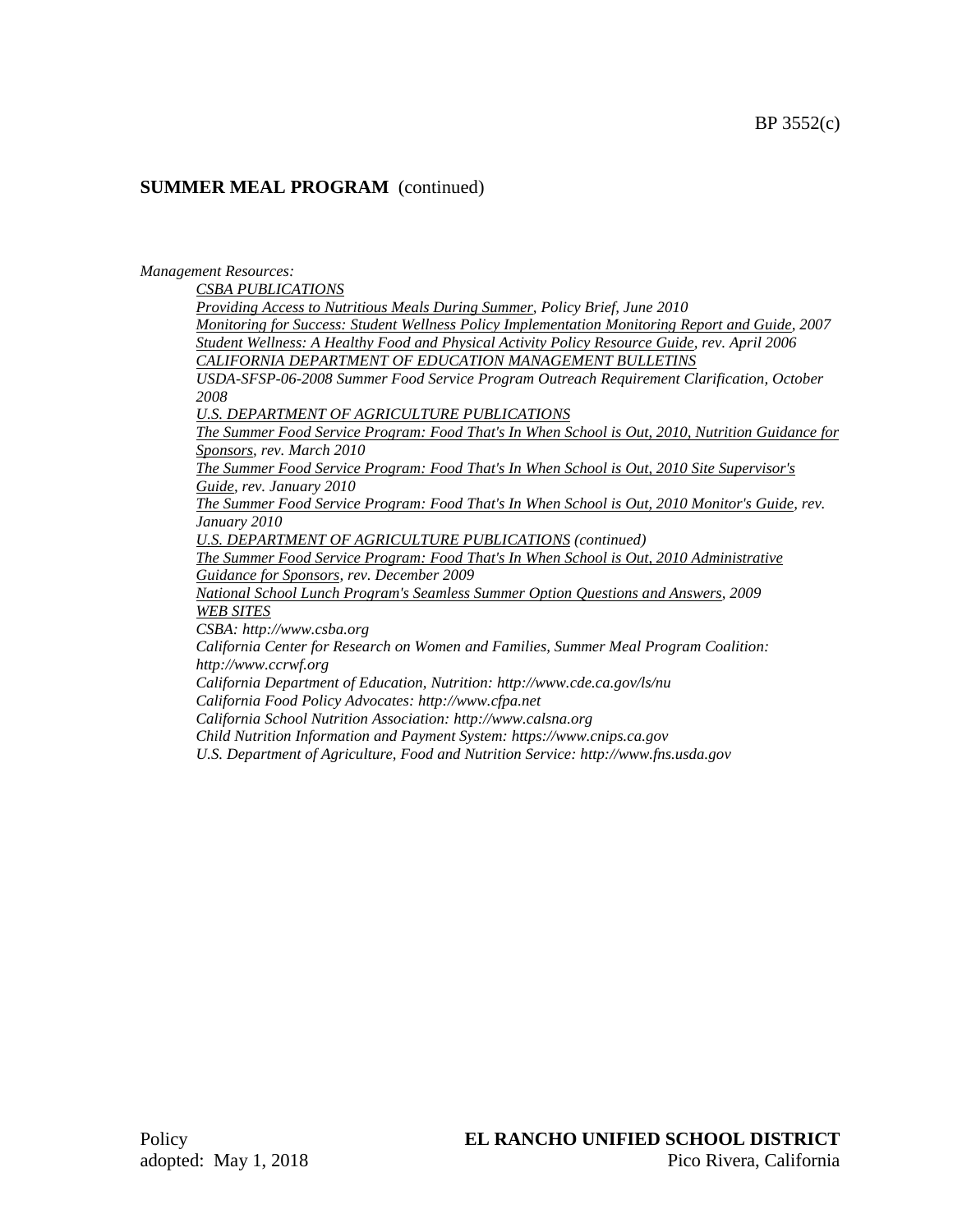## **Business and Noninstructional Operations** AR 3552(a)

# **SUMMER MEAL PROGRAM**

### **Site Selection**

In identifying locations where summer meals may be provided, the Superintendent or designee shall document site eligibility according to the following criteria: (7 CFR 225.2, 225.15)

1. Open Site: The site provides meals to all children in the area and is located at a school or nonschool site within the geographical boundaries of a school attendance area where at least 50 percent of the children are eligible for free or reduced-price meals.

### *(cf. 3553 - Free and Reduced Price Meals)*

- 2. Restricted Open Site: The site initially meets the criteria of an "open site," but the district must restrict or limit participation on a first-come, first-served basis due to security, safety, or control concerns.
- 3. Closed Enrolled Site: The site is open only to enrolled children, as opposed to the community at large, and at least 50 percent of the enrolled children at the site are eligible for free or reduced price school meals, as determined by approval of applications in accordance with 7 CFR 225.15(f).

Whenever the district offers the summer meal program at a site that provides summer school sessions, it shall ensure that the site is open to students enrolled in summer school and to all children residing in the area served by the site. (7 CFR 225.14)

*(cf. 3555 - Nutrition Program Compliance) (cf. 6177 - Summer School)*

# **Meal Service**

In accordance with the district's agreement with the California Department of Education (CDE), the summer meal program may offer breakfast, morning snack, lunch, afternoon snack, and/or supper. The program may provide up to two meals/snacks per day in any combination, except that lunch and supper shall not be provided by the same site on the same day. Sites that primarily serve children from migrant families may apply to serve up to three meals, or two meals and one snack, per day. All meals/snacks shall be provided within the time periods specified in 7 CFR 225.16. (42 USC 1761; 7 CFR 225.16)

*(cf. 3551 - Food Service Operations/Cafeteria Fund) (cf. 5030 - Student Wellness)*

Meals provided through the district's summer meal program shall be available at no cost to: (42 USC 1761; 7 CFR 225.2)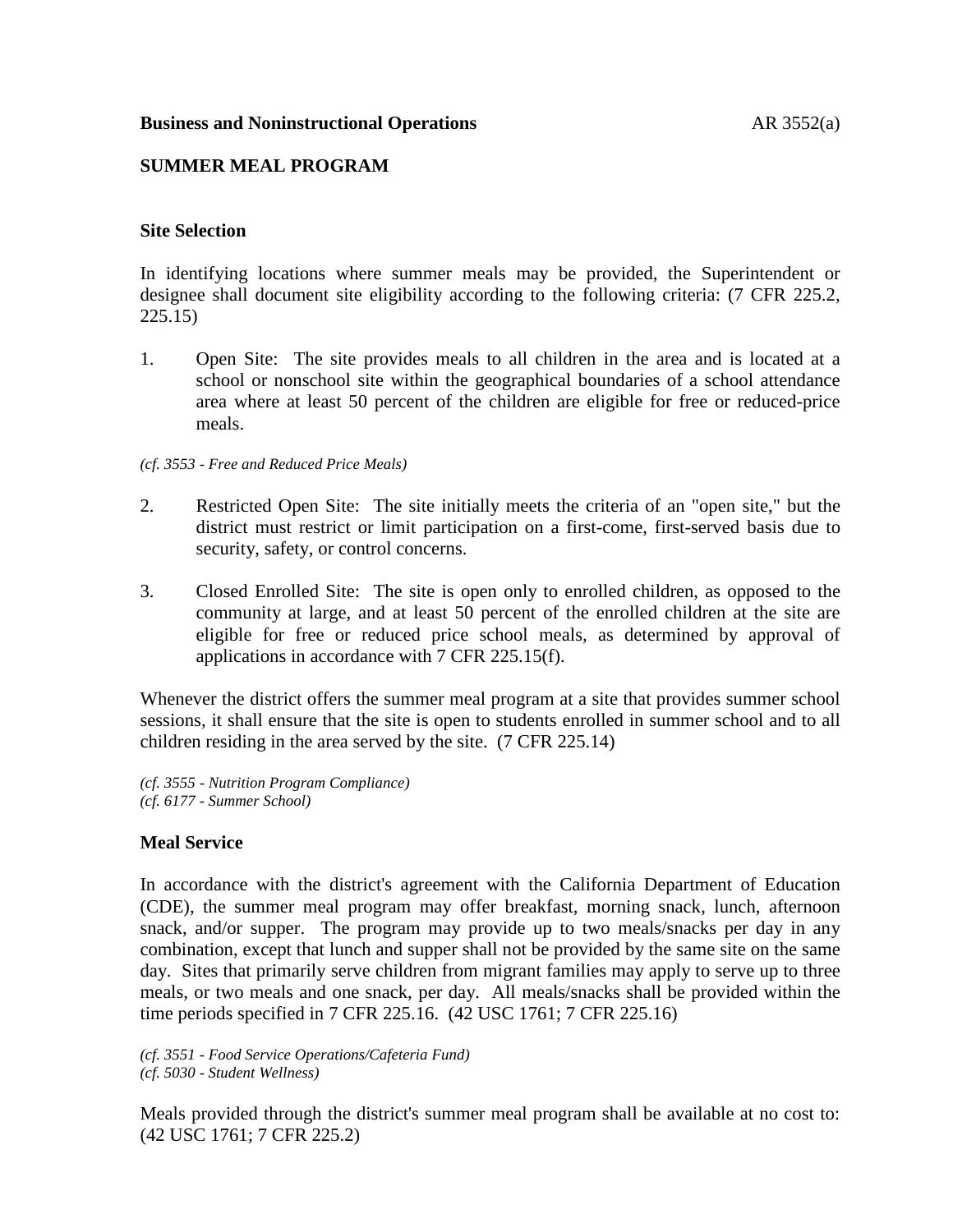- 1. Children age 18 or younger
- 2. Persons over age 18 who meet the CDE's definition of having a physical or mental disability and who are participating in a public or nonprofit private school program established for individuals with a disability

### *(cf. 6164.4 - Identification of Individuals for Special Education)*

The Superintendent or designee shall designate a person at each participating site to serve as the program's site supervisor. The site supervisor shall oversee the order or preparation of meals, ensure the site is cleaned before and after the meal, and record the number of complete meals served to eligible children each day.

## **Additional Requirements for Seamless Summer Feeding Option**

All meals offered through the summer meal program shall meet menu planning requirements for the National School Lunch or Breakfast Program pursuant to 7 CFR 210.10 or 7 CFR 220.8. (42 USC 1761)

*(cf. 3550 - Food Service/Child Nutrition Program) (cf. 5141.27 - Food Allergies/Special Dietary Needs)*

Whenever the district operates an open site as defined in the section entitled "Site Selection" above, the Superintendent or designee shall advertise the availability of summer meal services to the neighborhood community. A large banner or marquee shall be prominently displayed at each site before and during the meal service. Other outreach strategies may include, but are not limited to, sending a news release to the local media, distributing a flyer to parents/guardians of district students, posting information on the district or school web site, and placing posters throughout the community.

- *(cf. 1100 - Communication with the Public)*
- *(cf. 1112 - Media Relations)*
- *(cf. 1113 - District and School Web Sites)*

At the point of service, on-site staff shall count the number of eligible meals served. Reimbursement claims shall be submitted using the same procedure used during the school year for the National School Lunch or Breakfast Program.

Each year the Superintendent or designee shall conduct at least one review of each site to ensure its compliance with meal counting, claiming, menu planning, and food safety requirements. For newly established sites, such reviews shall be conducted within three weeks of the start of operation.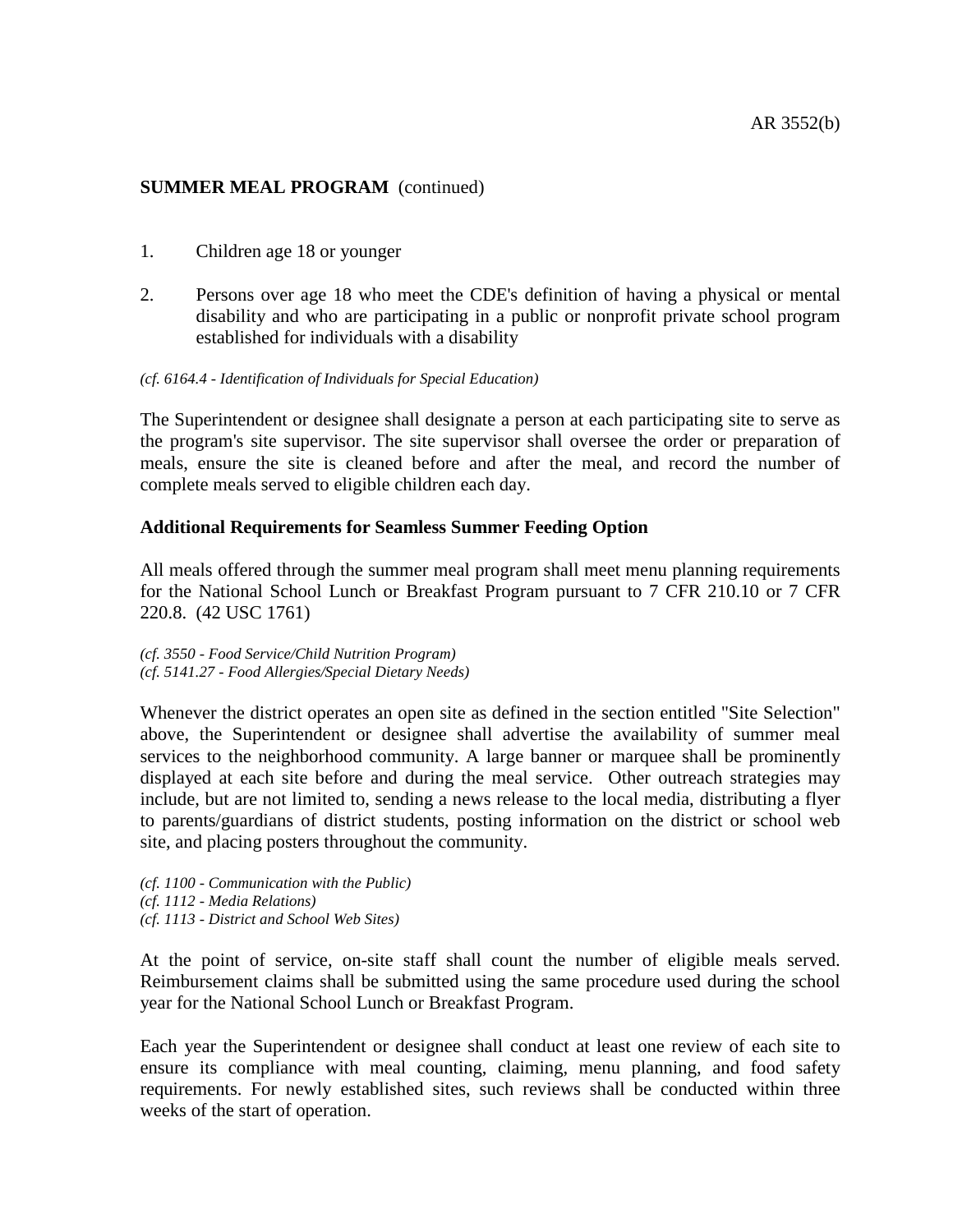## **Additional Requirements for Summer Food Service Program**

The district shall annually submit to the CDE a program application and budget for anticipated operational and administrative costs.

The Superintendent or designee shall annually send a notice to the media serving the area from which the district draws its attendance regarding the availability of free meals. (7 CFR 225.15)

### *(cf. 1112 - Media Relations)*

In addition, the district and each open site shall:

- 1. Make program information available to the public upon request
- 2. Make reasonable efforts to provide information in the appropriate translation concerning the availability and nutritional benefits of the program
- 3. Display, in a prominent place at the site and in the district office, the nondiscrimination poster developed or approved by the U.S. Department of Agriculture's Food and Nutrition Service
- 4. Include the nondiscrimination statement and instructions for filing a complaint in the public release and in any program information directed to parents/guardians of participants and potential participants

*(cf. 0410 - Nondiscrimination in District Programs and Activities) (cf. 1100 - Communication with the Public) (cf. 1113 - District and School Web Sites)*

5. Post signage, such as a banner, marquee, poster, or other large display on the exterior of the building facing the street nearest the entrance of the meal service area at each site, before the meal service begins and throughout the service time

All meals offered through the summer meal program shall meet U.S. Department of Agriculture minimum meal patterns as specified in 7 CFR 225.16 or the meal patterns required for the National School Lunch and Breakfast Programs. (42 USC 1761; 7 CFR 225.16)

*(cf. 3550 - Food Service/Child Nutrition Program) (cf. 5141.27 - Food Allergies/Special Dietary Needs)*

The Superintendent or designee shall submit to the CDE monthly reimbursement claims based on the number of eligible meals served.